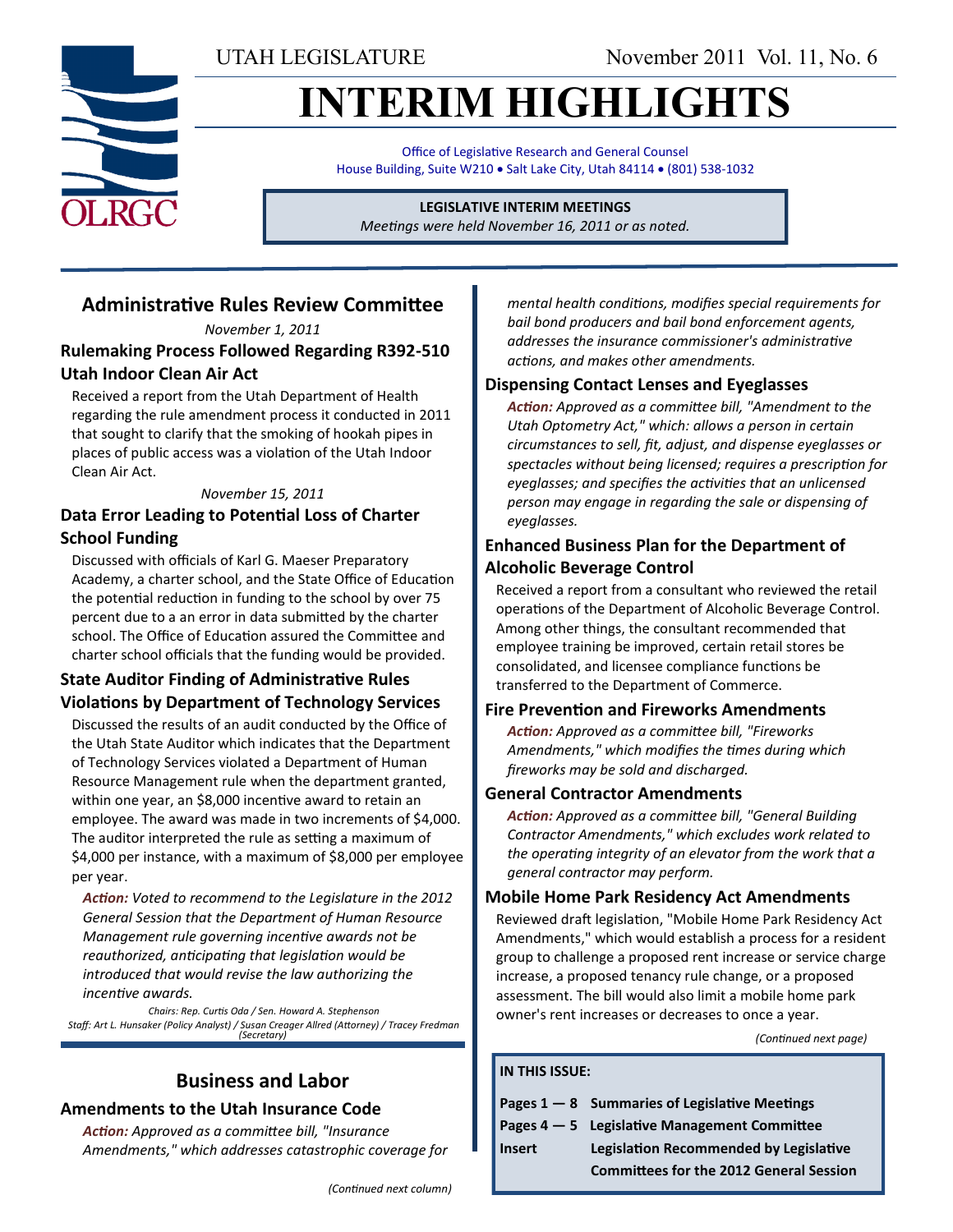#### **Payday Lending Database**

Received a presentation on the desirability and feasibility of establishing a private and secure database as a tool to ensure that certain limits on payday loans are enforced.

#### **Portable Electronics Insurance-Related Amendments**

Reviewed draft legislation, "Portable Electronics Insurance Amendments," which would enact the Portable Electronics Insurance Act. This act would require vendors to hold a limited lines license, provide for application fees, and address claims adjusting.

#### **Practice of Cosmetology**

*Action: Approved as a committee bill, "Barber, Cosmetologist, Esthetician, Electrologist, and Nail Technician Act Amendments," which adds a licensure exemption for a person assisting in the production of a motion picture under certain circumstances.*

#### **Report of the Worker Classification Enforcement Council**

Received a report from the Worker Classification Enforcement Council. This council is composed of representatives of certain state agencies that deal with labor and employment regulation. The council coordinates regulatory and law enforcement responsibility related to employee misclassification.

#### **State Building Code and State Fire Prevention Code Amendments**

#### *Action: Approved as committee bills:*

 *"State Construction Code Amendments," which: updates the National Electrical Code, adopted by reference, to the 2011 edition; enacts a new exception to the International Building Code related to concrete durability requirements; and adopts amendments to the International Plumbing Code by certain local governments; and*

 *"State Fire Code Amendments," which enacts a definition of "premixed" with respect to antifreeze and water solution, deletes and replaces a provision related to hazardous conditions, and modifies provisions relating to antifreeze used in automatic sprinkler systems.*

*Chairs: Rep. James A. Dunnigan / Sen. John L. Valentine Staff: Bryant R. Howe (Assistant Director) / Patricia Owen (Attorney) / Robert H. Rees (Attorney) / Jennifer K. Christopherson (Secretary)*

# **Education**

### **Performance-based Compensation Pilot Program**

Received a report on a two-year pilot program created and funded by the Legislature in 2009 to provide compensation to elementary school classroom-related staff based on: student learning gains; instructional quality; and parent, student, or community satisfaction. The University of Utah Education Policy Center conducted an evaluation of the program and provided recommendations for performance-based compensation programs.

# PAGE 2 UTAH LEGISLATURE • November 2011

#### **Public Education Employment Reform**

Received a report from a legislator on feedback received from public meetings and other sources regarding a proposal to modify the terms of employment for public school employees, including employment contracts, termination policy and procedures, and compensation.

#### **School Grading**

Received a final report and recommendations from the State Board of Education on implementing the School Grading System enacted in the 2011 General Session, in which schools will receive a grade based on the academic proficiency and performance of a school's students. The board recommended using a model for measuring growth referred to as "growth to proficiency."

#### **Statewide Online Education Program**

Received comments from representatives of schools, school districts, and two consortia that have formed regarding online course offerings and the successes and challenges of implementing the Statewide Online Education Program, created by 2011 General Session S.B. 65, "Statewide Online Education Programs."

*Chairs: Rep. Bill Wright / Sen. Howard A. Stephenson Staff: Allison M. Nicholson (Policy Analyst) / Constance C. Steffen (Policy Analyst) / Angela Oakes Stallings (Attorney) / Debra Hale (Secretary)*

# **Government Operations and Political Subdivisions**

#### **Ballot Proposition Amendments**

Discussed methods for allowing citizens to seek an initiative or referendum to contest a local obligation law or a proceeding related to a local obligation law.

*Action: Approved as a committee bill, "Ballot Proposition Amendments," which repeals a provision restricting an initiative or referendum related to a land use ordinance, provides an exception for the residency requirement for a person who verifies a signature on a petition in certain circumstances, requires a verification on the final page of a local petition packet, and amends the signature requirements for a referendum on a local obligation law.*

#### **Draft Legislation Regarding Election Law**

Discussed several changes to the state's election law, including candidacy, municipal election notice, and deadline requirements.

*Action: Approved as a committee bill, "Election Law Amendments," which requires a municipality to give notice of the declaration of the candidacy filing period, changes the time in which a person's right to vote may be challenged, and changes certain deadlines related to municipal elections.*

#### **Electing President by National Popular Vote**

Discussed whether the President of the United States should be elected by national popular vote through an agreement with other states and within the current electoral system.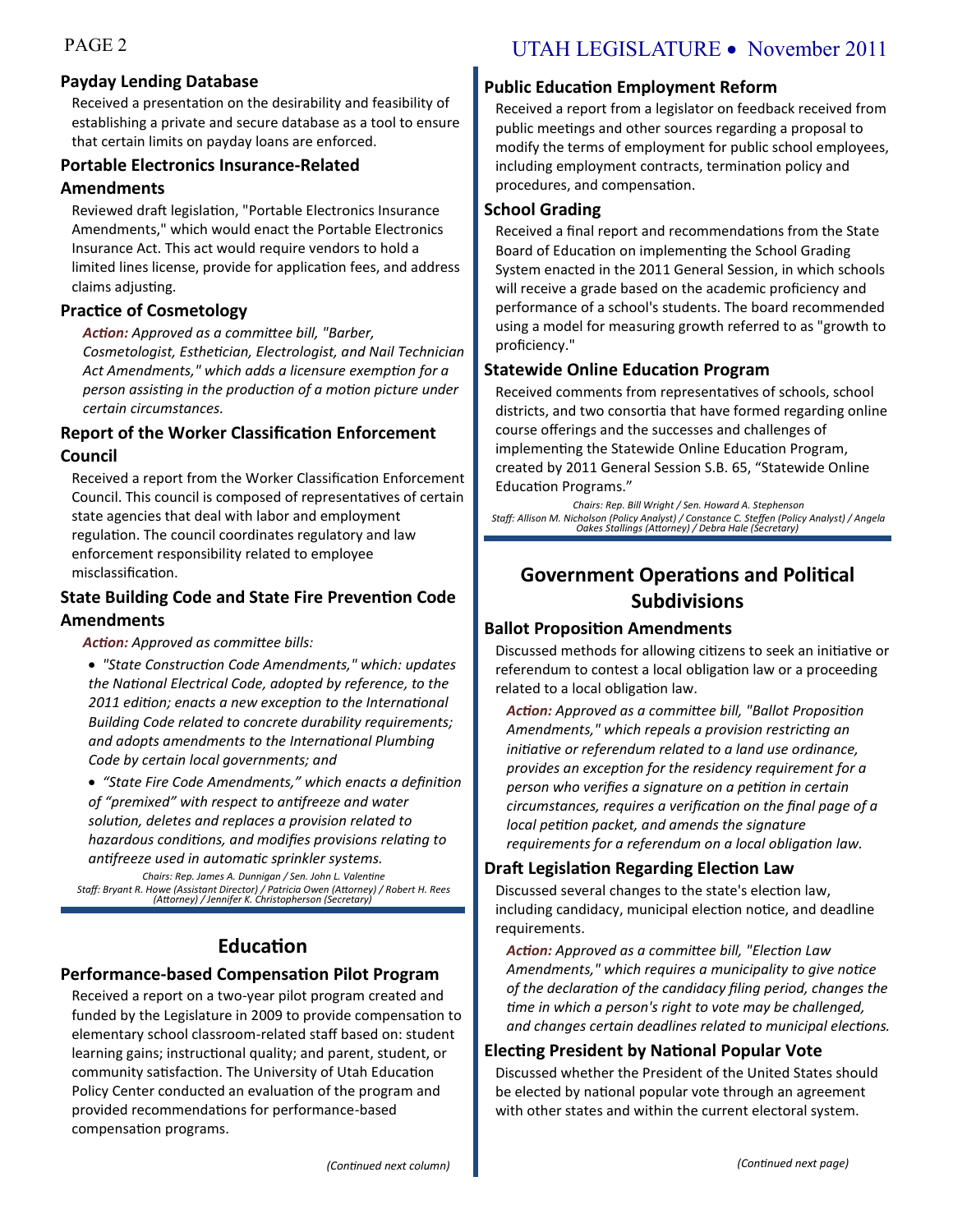#### **Local Government Referendum Process**

Discussed the signature requirements for a referendum on a local obligation law.

#### **Privatization Policy Board Report**

Received a report regarding the Utah Privatization Policy Board's recommendations on privatizing agency goods or services and the status of the commercial activities inventory.

#### **Procurement Code Revisions**

Discussed efforts underway to revise, update, and clarify the Utah Procurement Code.

#### **State Compensation Report**

Discussed a report, based on the work of an independent consulting firm, regarding the compensation for state employees compared to the open market, recommendations on employee salary and benefits, and how to make changes to the current compensation system and keep the state competitive.

#### **State Issued Identification Numbers**

Discussed the use of Social Security numbers by some state agencies to identify citizens receiving services and whether this practice increases the risk of identity theft.

*Action: Approved as a committee bill, "State Issued Identification Numbers," which prohibits the state and its political subdivisions from using a Social Security number to identify an individual unless required to do so by federal or state law. The bill also prohibits the state and its political subdivisions from creating and assigning to an individual a nine digit identification number except when required in order to use the Social Security number, and exempts the State Tax Commission from the provisions of the bill.*

#### **Transfer of Development Rights**

- Discussed the results of an audit conducted by the Office of the Legislative Auditor General, which examined county and municipal use of Transfer of Development Rights programs. The programs transfer development density away from property where development is not desired toward property where development is desired.
- Discussed the need to address the concerns raised in the legislative audit through legislation.

*Chairs: Sen. Peter C. Knudson / Rep. Kraig Powell / Rep. R. Curt Webb Staff: Art L. Hunsaker (Policy Analyst) / Joseph T. Wade (Policy Analyst) / Emily R. Brown (Attorney) / Victoria Ashby (Attorney) / Wendy Bangerter (Secretary) / Lori R. Rammell (Secretary)*

## **Health and Human Services**

#### **Alzheimer's Task Force**

Received a report from the Alzheimer's Task Force created during the 2011 General Session. The task force presented its action plan for addressing Alzheimer's disease and related dementias. The plan will be introduced as a resolution during the 2012 General Session.

# PAGE 3 INTERIM HIGHLIGHTS • November 2011

#### **Clinical Health Information Exchange (cHIE)**

*Action: Approved as a committee bill, as amended, "Electronic Personal Medical Records," which requires Medicaid, Children's Health Insurance Program (CHIP), and Public Employees Health Program enrollees to participate in an electronic clinical health information exchange (cHIE), with an opt-out provision for Medicaid and CHIP enrollees. The legislation also directs the Department of Health to develop a Medicaid waiver request, which if approved, would eliminate the opt-out provision.*

#### **Healthcare-associated Infections**

Considered "Health Care Associated Infections," draft legislation that would require hospitals and surgery centers to provide data on healthcare-associated infections, and require the Utah Department of Health to report the data, by facility, every six months.

*Action: By motion, the Committee endorsed the draft legislation in concept.*

#### **Utah Commission on Aging**

Conducted a sunset review of the Utah Commission on Aging. Received an annual report and a sunset report from the commission.

*Action: Recommended that the Utah Commission on Aging be reauthorized for five years, but with no state funding.*

#### **Verification of Patient Identity**

*Action: Approved as a committee bill, "Patient Identity Validation," which creates the legal framework for statewide verification of patient identity by hospitals, other medical providers, and third-party payers.*

*Chairs: Rep. Paul Ray / Sen. Allen M. Christensen Staff: Mark D. Andrews (Policy Analyst) / RuthAnne Frost (Attorney) / Cathy J. Dupont (Attorney) / Kimberly A. Heiner (Secretary)*

# **Health System Reform Task Force**

#### **Health Exchange Benefits**

Received reports from Allergan, the Utah Optometric Association, and Intermountain PKU and Allied Disorders Association on the importance of including coverage in the state's 2014 health insurance exchange for bariatric intervention, vision care, and medical food for treatment of PKU and inborn metabolic errors.

#### **High Deductible Health Plan/Health Savings Account Enrollment**

Received a report from Public Employees Health Program (PEHP) on public employee enrollment in PEHP's high deductible health plan paired with a health savings account. PEHP reported that state employee enrollment in HSAs has increased from 70 in fiscal year 2010 to 1,652 (7%) of state employees in fiscal year 2012. Total insureds (employees plus dependents) for fiscal year 2012 totals 5,074.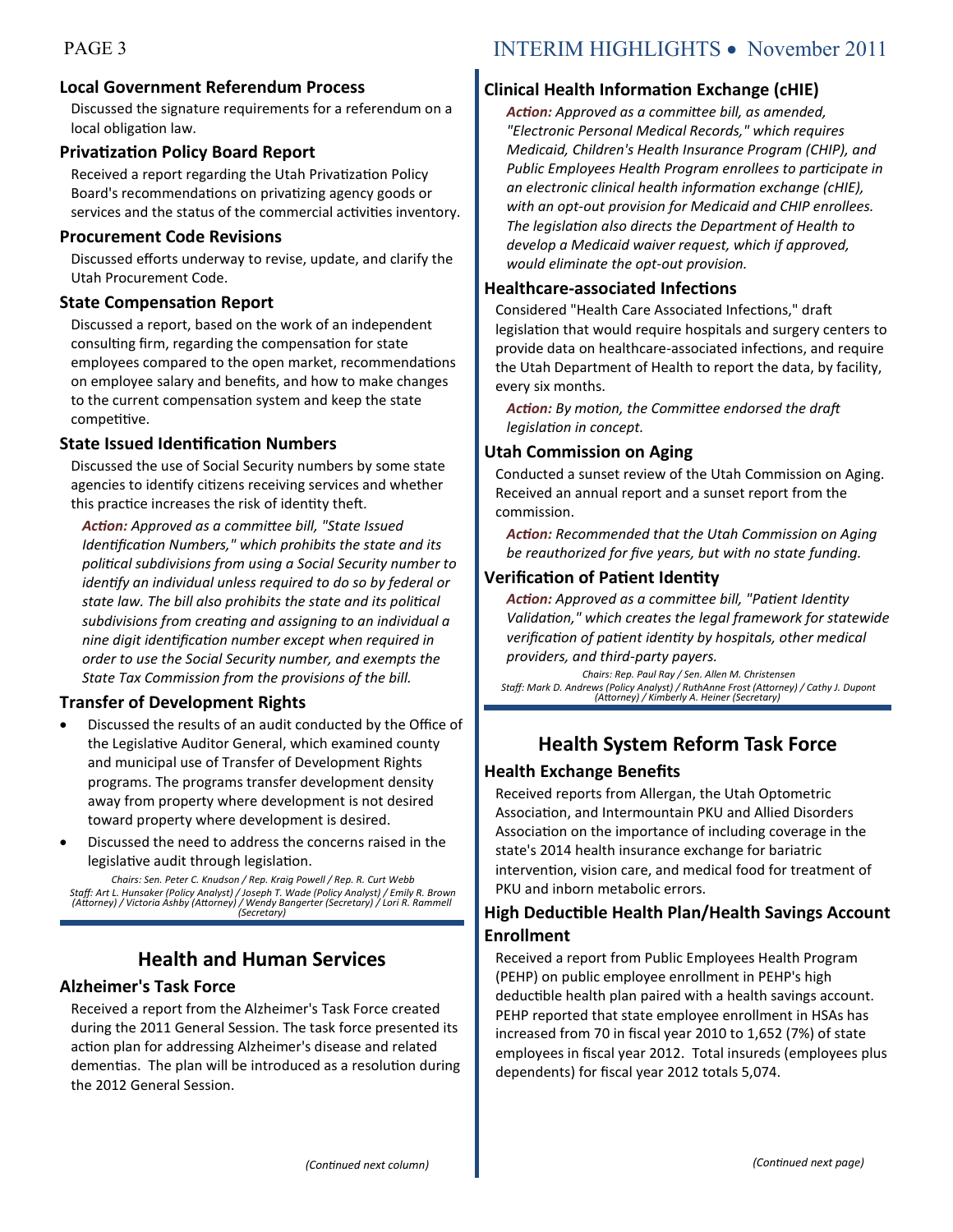### **Hospital and Clinic Quality Measures**

Received a report from the Department of Health and HealthInsight on the implementation of 2011 H.B. 128, "Health Reform Amendments," which requires expanded reporting of health care quality measures for hospitals and health care clinics.

#### **Merging High-risk Insurance Pools with the Individual Market**

Received a report from the administrator of Utah's Comprehensive Health Insurance Pool and federally qualified programs on issues related to transitioning enrollees from the two high-risk insurance pools to the commercial insurance market when the federal Patient Protection and Affordable Care Act requires all individuals to have health care coverage, beginning in 2014.

#### **Retainer-based Health Care**

Received a request from a local physician for an exclusion in the Utah Insurance Code that would allow the practice of retainer-based primary care. The Department of Insurance explained why state law prohibits retainer-based care.

*Chairs: Rep. James A. Dunnigan / Sen. Wayne L. Niederhauser Staff: Mark D. Andrews (Policy Analyst) / Cathy J. Dupont (Attorney) / Lori R. Rammell (Secretary) / Wendy Bangerter (Secretary)*

# **Judiciary, Law Enforcement, and Criminal Justice**

#### **Asset Division in Divorce Proceedings**

Reviewed draft legislation, "Asset Division in Divorce Proceedings," which would prohibit a court from awarding property in a divorce in a manner that would cause one of the parties to be dependent upon public assistance.

#### **Child Support Guidelines Amendments**

*Action: Approved as a committee bill, "Child Support Guidelines Committee Amendments," which changes the appointment and dissolution dates for the Child Support Guidelines Advisory Committee and makes clarifying corrections to the statute.*

#### **Competency to Stand Trial Amendments**

*Action: Approved as a committee bill, "Competency to Stand Trial Amendments," which modifies the process for determining a defendant's competency to stand trial.*

#### **Gambling Amendments**

*Action: Approved as a committee bill, "Gambling Amendments," which modifies the definition of specified promotional activities that are exempted from statutory provisions governing fringe gambling.*

#### **Grand Jury Amendments**

*Action: Approved as a committee bill, "Grand Jury Amendments," which provides exceptions to the requirement of a 72-hour notice for a minor to testify before a grand jury.*

### **Peace Officer Standards and Training Council Amendments**

*Action: Approved as a committee bill, "Peace Officer Standards and Training Council Amendments," which modifies the Peace Officer Standards and Training Act regarding council membership.*

#### **Theft Amendments**

*Action: Approved as a committee bill, "Theft Amendments," which enhances the penalty for individuals who commit multiple theft offenses.*

*Chairs: Sen. Mark B. Madsen / Rep. Curtis Oda / Rep. Kay L. McIff Staff: Jerry D. Howe (Policy Analyst) / Nathan W. Brady (Policy Analyst) / Susan Creager Allred (Attorney) / Esther Chelsea-McCarty (Attorney) / Jennifer K. Christopherson (Secretary)*

# **Legislative Information Technology Steering Committee**

#### **Legislative Email**

Received a staff report on the Request For Proposal (RFP) process, the selection of SHI International to provide cloud email, and contract negotiations. Discussed the features of the new solution and the need to select a new email domain since utah.gov will remain with the executive branch.

*Action: Voted to recommend le.utah.gov as the domain and email extension for the Legislature. Directed staff to investigate use of email aliases.*

### **Streaming of Legislative Meetings**

Received a staff report on the RFP process, the selection of Granicus to provide streaming services, and contract signing.

#### **Voting Systems**

Received a staff report on the voting system installation progress. It is mostly complete in the House of Representatives. The House has been testing the system and training staff. Installation in the Senate is in process.

*Chairs: Rep. John Dougall / Sen. Curtis S. Bramble Staff: Thomas R. Vaughn (Attorney) / Mark J Allred (IT Manager) / Chelsea B. Lloyd (Secretary)*

# **Legislative Management Committee**

*October 24, 2011*

#### *Actions*

*Approved the requests of the following committees:*

- *Natural Resources, Agriculture, and Environment Interim Committee for an additional study item;*
- *Government Operations and Political Subdivisions Interim Committee for an additional study item; and*
- *Higher Education Appropriations Subcommittee for a proposed meeting agenda.*

*Approved the recommendations of the RFP panel in awarding a contract to SHI for a hosted cloud-based email, calendar, and instant message solution, and Granicus for a streaming audio and video solution, and their proposed budgets.*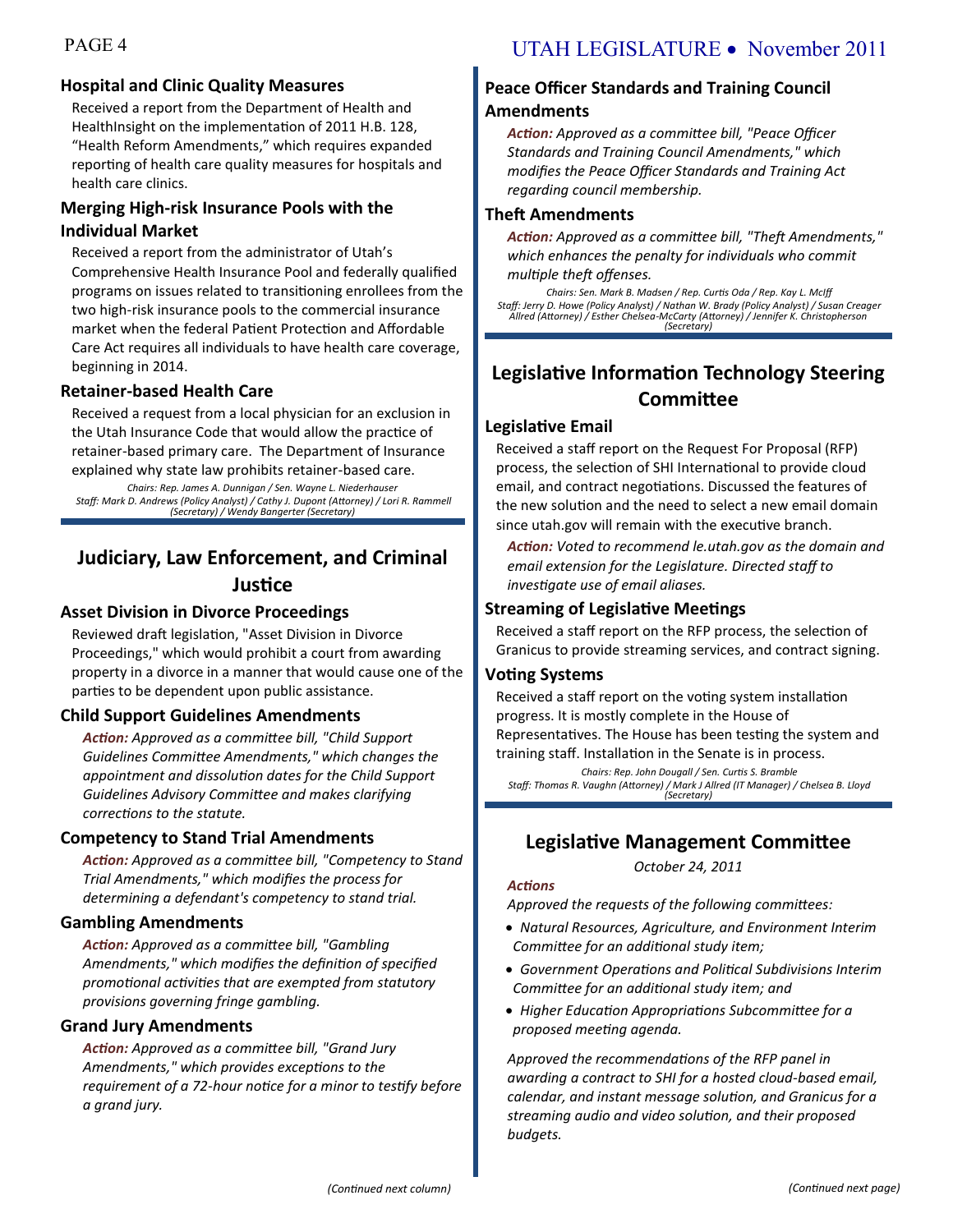*Approved an extension of the Legislature's mobile phone contract with T-Mobile through calendar year 2012 and approved issuing an RFP after the 2012 General Session for a mobile phone contract through calendar year 2013. Chairs: President Michael G. Waddoups / Speaker Rebecca D. Lockhart Staff: Michael E. Christensen (Director) / John L. Fellows (General Counsel) / Phalin L. Flowers (Administrative Assistant)*

# **Natural Resources, Agriculture, and Environment**

#### **Agriculture Sustainability Task Force**

Received a report from the Agriculture Sustainability task force on challenges facing the agriculture industry in the areas of food security, invasive species, grazing, immigration, urban agriculture, promotion and profitability, next generation farms, and irrigation infrastructure. The task force presented recommendations in each area intended to help sustain agriculture in Utah.

#### **Definition of a Wolf in Wildlife Resources Code**

*Action: Approved as a committee bill, "Definition of Wolf in Wildlife Resources Code of Utah," which permits a person to apply for or obtain a wolf hunting permit if the Division of Wildlife Resources issues permits, establishes penalties for the wanton destruction of wolves, and establishes minimum restitution values for wolves taken or possessed illegally or wantonly destroyed.*

#### **Department of Environmental Quality—Boards Revisions**

*Action: Approved as a committee bill, "Department of Environmental Quality Board Revisions," which changes the composition of each board created under Title 19, Environmental Quality Code. The bill establishes specific qualifications for board members, subjects board members to certain requirements, transfers some powers and duties from boards to the executive director or division directors in the Department of Environmental Quality, and gives additional rulemaking authority to the department.*

#### **Department of Environmental Quality—Board Adjudicative Proceedings**

*Action: Approved as a committee bill, "Department of Environmental Quality Board Adjudicative Proceedings," which would modify requirements and procedures where a party challenges an agency order, other than a termination order. Challenges may relate to a permit, plan, license, approval order, or other administrative authorization made under the Environmental Quality Code.*

#### **Public Land Protection**

Discussed potential legislation, "Utah Lands Protection Act," which would modify the definition of sovereign lands, prohibit the Division of Forestry, Fire, and State Lands from selling or substantially changing the management of certain sovereign lands, provide for the State School Fund to receive 5% of the proceeds from the sale of certain sovereign lands, and make technical corrections.

#### **Water Issues Task Force**

Received a report from the Water Issues Task Force on future water needs in the state and ways to meet those needs. The task force discussed ways to fund the Lake Powell Pipeline project in Southern Utah.

*Chairs: Rep. Roger E. Barrus / Sen. Ralph Okerlund Staff: J Brian Allred (Policy Analyst) / Tracy J. Nuttall (Attorney) / Kimberly A. Heiner (Secretary)*

# **Public Utilities and Technology**

#### **Department of Technology Services—Annual Report**

Received an agency report about state information technology services activities for the year, including centralized human resource services and a unified workforce services payment system. The report noted a reduction in overall costs by \$29.8 million.

#### **Renewable Electric Energy**

*Action: Approved as a committee bill, "Energy Amendments," which allows a customer to sign a contract for the delivery of renewable electric energy, including provisions that prohibit any costs from becoming part of the general ratepayer base and requiring the Public Service Commission to approve a contract.*

#### **Geographic Information Systems**

Received a presentation from the state's Automated Geographic Information Center that provided information on broadband and wireless coverage across the state, parcel level address sharing between state and local agencies, the state's centralized land survey database, and a multi-state cloud hosting partnership.

#### **Next Generation 911**

Received a presentation from the Valley Emergency Communication Center about the development of and the need to deploy a Next Generation 911 system that allows a variety of communication modes including text, images, video, and data to communicate with a public safety answering point.

*Chairs: Rep. Michael E. Noel / Sen. J. Stuart Adams Staff: Richard C. North (Policy Analyst) / Robert H. Rees (Attorney) / Tracey Fredman (Secretary)*

### **Retirement and Independent Entities**

#### **Retirement Modifications**

Considered a proposed bill, "Retirement Modifications," which would update language and make substantive and technical changes in the Utah State Retirement and Insurance Benefit Act.

#### **Total Compensation Market Survey and Analysis Study**

Received a report from the Department of Human Resource Management's independent consulting firm, Hay Group, on total compensation for state employees compared to the market. The study, titled "State of Utah: Total Compensation Market Survey and Analysis Study," found: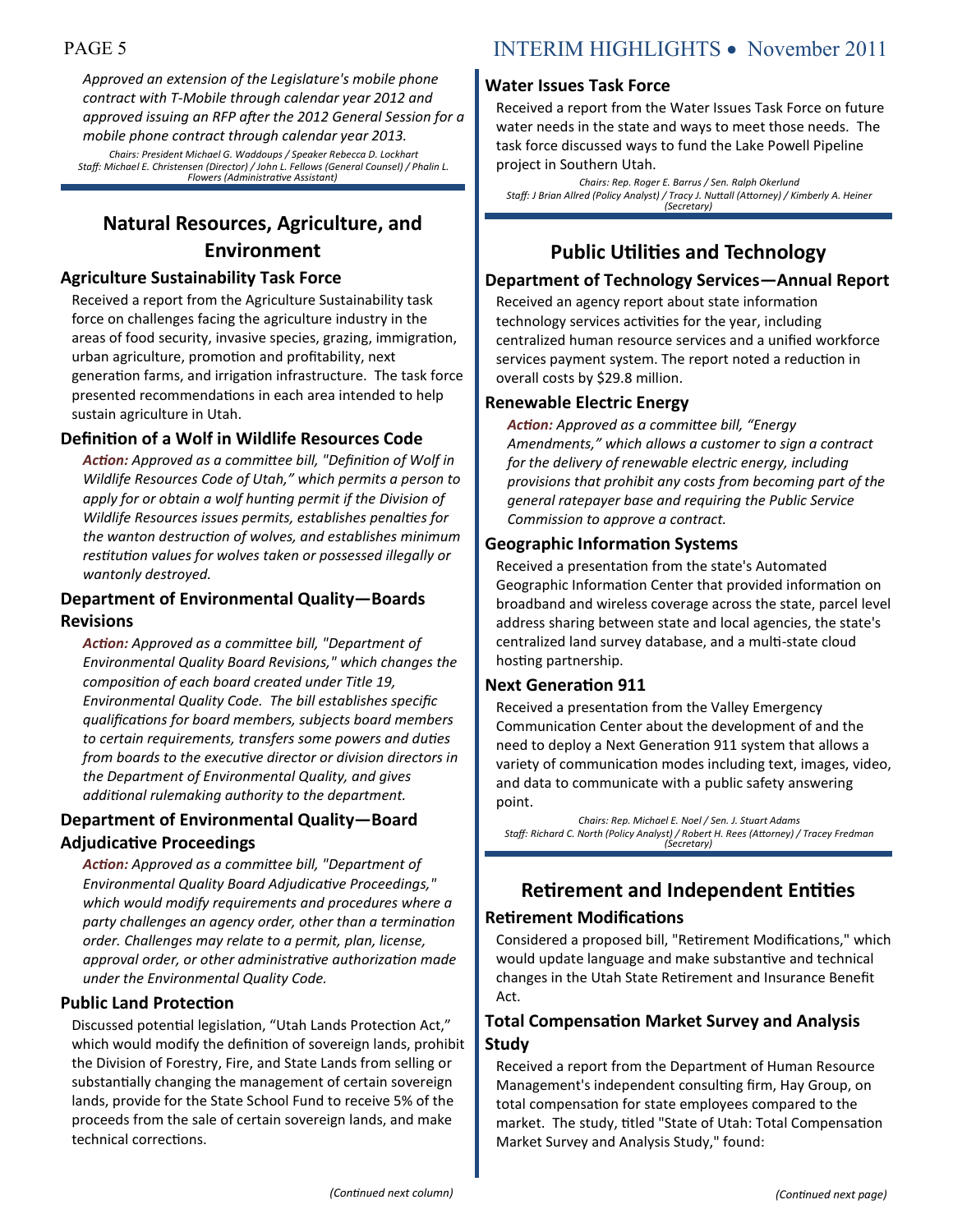- that the current salary for state employees is on average, approximately 10.5 percent behind the market average;
- the state's benefits program is at the market's 75th percentile compared to the Utah employer market; and
- the state's total compensation is at or below market median in the Hay Group market, because the higher benefits program value does not fully offset the lower salary.

The key remaining issue is determing the right mix between salary and benefits to assure the state remains competitive.

*Chairs: Rep. Don L. Ipson / Sen. Daniel R. Liljenquist Staff: Benjamin N. Christensen (Policy Analyst) / Cathy J. Dupont (Attorney) / Shannon C. Halverson (Attorney) / Debra Hale (Secretary)*

### **Revenue and Taxation**

#### **Alternative Form of Currency**

Received information from a legislator on alternative forms of currency, including using gold and silver coins issued by the U.S. government and other entities in payment of taxes.

#### **Community Impact Board Grants**

*Action: Approved as a committee bill, "Permanent Community Impact Fund Board Grants," which authorizes the Community Impact Board to make grants to certain entities affected by sales and use tax reductions and makes related sales and use tax changes.*

#### **Income Tax Credits**

*Action: Approved as committee bills:*

 *"Research Tax Credit Amendments," which repeals provisions related to the expiration of research tax credits; and*

 *"Life Science and Technology Tax Credit Amendments," which makes changes related to how certain claimants may claim life science and technology tax credits and makes technical changes.*

#### **Property Tax**

*Action: Approved as a committee bill, "Property Taxation of Business Personal Property," which expands and increases a property tax exemption for certain personal property.*

#### **Statutorily-Required Reports and Studies**

Received a report from the Tax Commission indicating that no tax credits or checkoff contributions are scheduled to be removed from the income tax return for failure to meet specified thresholds.

Discussed the taxation of pass-through entities, including Scorporations, trusts, and estates.

*Action: Approved a motion to recommend allowing the entity-level tax on S-corporations to expire at the end of taxable year 2012, per current statute.*

#### **Tax Refunds**

*Action: Approved as a committee bill, "Amendments to the Revenue and Taxation Title," which addresses various tax issues in light of the recent Utah Supreme Court decision in Ivory Homes v. Utah State Tax Commission, including tax refund procedures, circumstances under which a person may* 

# PAGE 6 UTAH LEGISLATURE • November 2011

*receive a refund, the taxability of certain transactions, and statutory construction.*

#### **Taxes and Fees on Medical Aircraft**

*Action: Approved as a committee bill, "Taxes and Fees on Emergency Medical Aircraft," which reduces a registration fee on certain helicopters used for emergency medical transportation.*

*Chairs: Rep. Patrick Painter / Sen. Curtis S. Bramble Staff: Bryant R. Howe (Assistant Director) / Phillip V. Dean (Policy Analyst) / Rebecca L. Rockwell (Attorney) / Chelsea B. Lloyd (Secretary)*

# **Transportation**

#### **Annual State Highway System Changes**

*Action: Approved as a committee bill, "State Highway System Modifications," which modifies the state highway system to reflect changes that were recommended by the Transportation Commission.*

#### **Disposition of Realigned Highways Revisions**

*Action: Approved as a committee bill, "Disposition of Realigned Highways Revisions," which provides that when a state highway is realigned, the Department of Transportation may dispose of the former portion of the highway by complying with certain disposal of real property provisions if the former highway was purchased in fee.*

#### **Driver Education**

Received presentations from committee staff and the Department of Public Safety on driver education requirements for persons 18 and older. Utah is one of seven states that requires all first time driver license applicants to take a driver education course.

#### **Driver License Emergency Contact Database**

*Action: Approved as a committee bill, "Driver License Emergency Contact Database," which creates an emergency contact database for driver license and identification card holders.*

#### **DUI Lab Testing**

Received presentations from committee staff, the Department of Health, and the Department of Public Safety on the timeliness and process of laboratory test results related to DUI violations. The Committee discussed a number of ways to make the testing more efficient, including increasing the number of lab technicians and updating software to facilitate communication of information between law enforcement agencies and the laboratory.

#### **Establishment of a Family Assistance Fund**

*Action: Approved as a committee bill, "Concurrent Resolution Supporting Establishment of a Fund for Assistance to Families," which expresses support for the establishment of a fund for families of fallen police officers.*

#### **Off-highway Vehicles Amendments**

*Action: Approved as a committee bill, "Off-highway Vehicles Amendments," which increases the cap on the registration*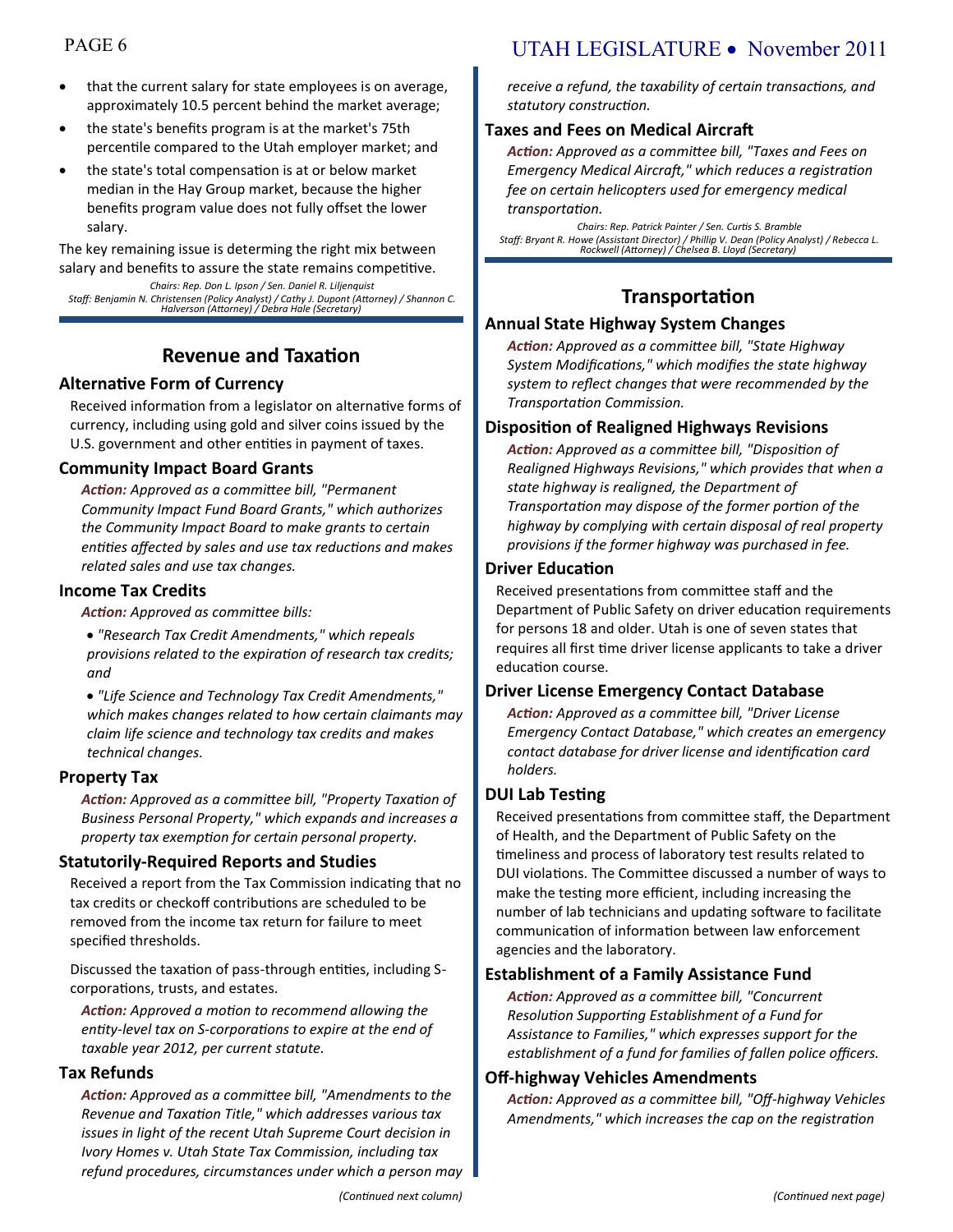*fee that the Board of Parks and Recreation may establish for snowmobile registrations.*

#### **Transportation Corridor Preservation Revolving Loan Fund**

*Action: Approved as a committee bill, "Transportation Corridor Preservation Revolving Loan Fund Amendments," which renames the Transportation Corridor Preservation Revolving Loan Fund as the Marda Dillree Corridor Preservation Fund.*

*Chairs: Rep. Bradley M. Daw / Sen. Kevin T. Van Tassell Staff: Leif G. Elder (Policy Analyst) / Shannon C. Halverson (Attorney) / Tracey Fredman (Secretary)*

#### **Water Issues Task Force**

*November 14, 2011*

#### **Water Development Financing**

Received information from the Division of Water Resources and the Washington County Water Conservancy District regarding the need for additional water development in Southern Utah and the business plan to finance and construct the Lake Powell Pipeline Project.

The task force also received a staff report regarding various options to finance the construction of the Lake Powell Pipeline Project, including the creation of a statewide water district.

*Action: Voted to recommend that the Legislature consider using up to 15 percent of the estimated increase in sales tax revenues to fund future water development projects, beginning in the 2014 fiscal year.*

*Chairs: Rep. Patrick Painter*

*Staff: J Brian Allred (Policy Analyst) / Nathan W. Brady (Policy Analyst) / Tracy J. Nuttall (Attorney) / Wendy Bangerter (Secretary) / Lori R. Rammell (Secretary)*

# **Workforce Services and Community and Economic Development**

#### **Economic Development Regulatory Environment**

*Action: Approved as a committee bill, "Economic Development Task Force," which creates and provides for the membership of an Economic Development Task Force. The task force is required to study ways to increase economic production, create high-paying jobs, and attract more businesses to the state.*

#### **Health Insurance for School Districts**

Received an audit report titled "A Survey of School Districts' Health Insurance" from the Office of the Legislative Auditor General. The audit recommended school districts competitively bid for their health plans every three to five years and that the Legislature look at options to assist school districts in maintaining cost-effective and adequate health insurance plans, including creating a statewide pool

# PAGE 7 INTERIM HIGHLIGHTS • November 2011

for school districts and allowing small school districts to join the state's risk pool.

*Action: Approved as a committee bill, "Health Insurance for School Districts," which requires local school boards to seek competitive bids on the health insurance benefits it offers school district employees beginning in the 2012-13 school year and continuing every three years. The bill also establishes criteria for the competitive bids for health care benefits.*

#### **Legislative Hearing for the Community Services Block Grant Program**

Held a legislative hearing for the Community Services Block Grant (CSBG) Program. In accordance with federal law (Public Law 105-285 Title II, Section 676(a)(3)), a state must hold a legislative hearing once every three years in conjunction with the development of the State Plan for CSBG.

#### **State Contracts for Purchases from a Community Rehabilitation Program**

*Action: Approved as a committee bill, "Purchasing from Community Rehabilitation Programs Amendments," which defines the term "reasonably competitive" and increases the size of the Purchasing from Persons with Disabilities Advisory Board. The bill requires the advisory board to publish and distribute a list of goods and services provided by community rehabilitation programs to all state agencies and interested political subdivisions.* 

#### **Unemployment Insurance**

*Action: Approved as committee bills:*

- *"Unemployment Insurance Amendments," which reduces the maximum unemployment insurance contribution rate for an employer from 9 percent (plus the social contribution rate) to 7 percent (plus the social contribution rate) beginning in calendar year 2012. The bill caps the social unemployment insurance contribution rate for all employers at .4 percent for calendar year 2012 only.*
- *"Special Administrative Expense Account Amendments," which requires the Department of Workforce Services to develop a cost allocation plan that complies with Department of Labor regulations when funds from the Special Administrative Expense Account are used for purposes unrelated to the administration of the unemployment insurance program.*

 *"Centralized New Hire Registry Act Amendments," which requires employers in the state to report the date of hire or rehire of each new employee to the Department of Workforce Services, in compliance with recent additional reporting requirements of the federal Social Security Act.*

*Chairs: Rep. Jim Bird / Sen. Stuart C. Reid*

*Staff: Benjamin N. Christensen (Policy Analyst) / Peter Asplund (Attorney) / Robert H. Rees (Attorney) / Debra Hale (Secretary)*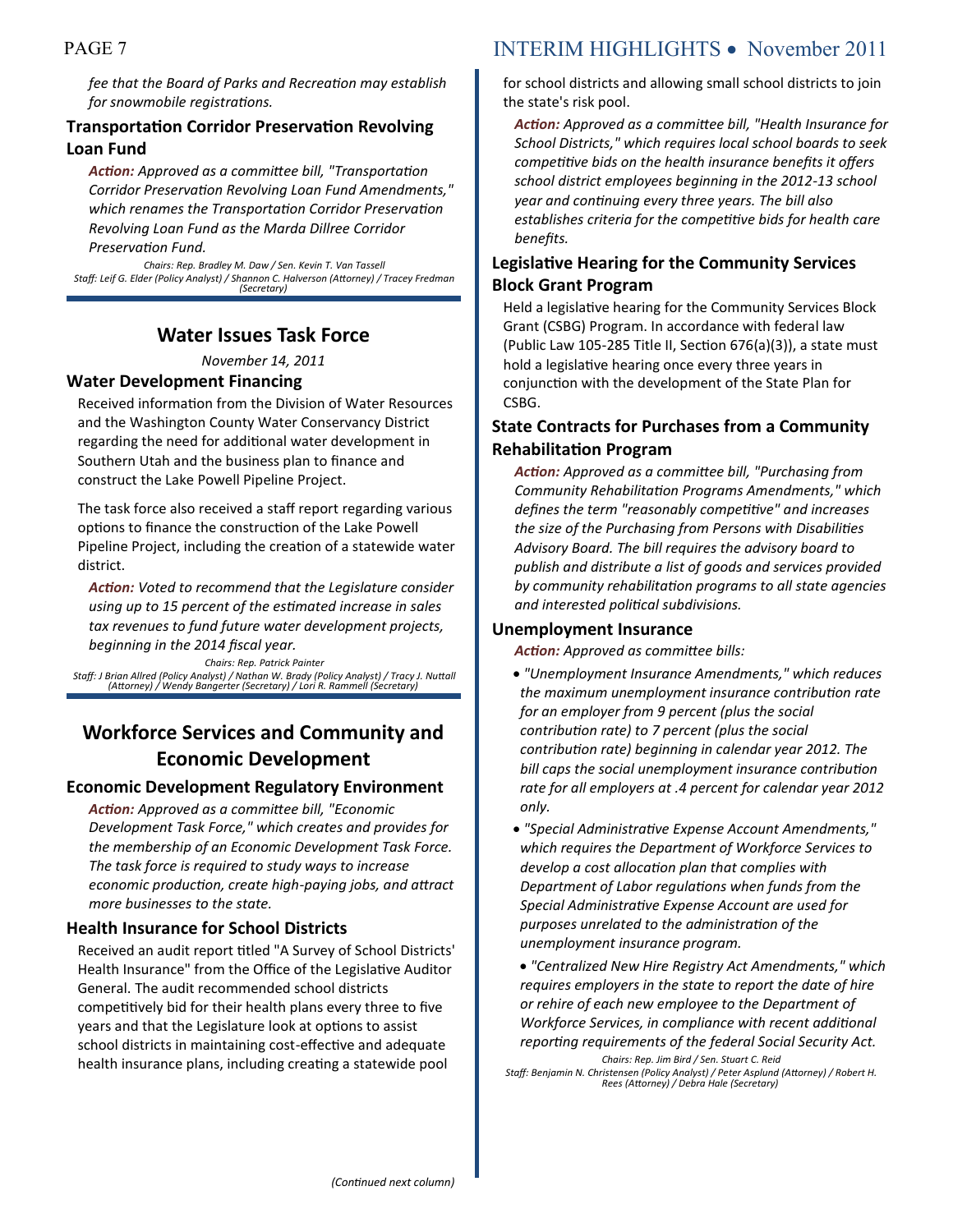**OFFICE OF LEGISLATIVE RESEARCH AND GENERAL COUNSEL** HOUSE BUILDING, SUITE 210 PO BOX 145210 SALT LAKE CITY UT 84114-5210



#### **RETURN SERVICE REQUESTED**

For more information about legislative activities, visit the Utah State Legislature's website at: le.utah.gov

*Editors: Susan Creager Allred & Nathan W. Brady Office of Legislative Research and General Counsel*